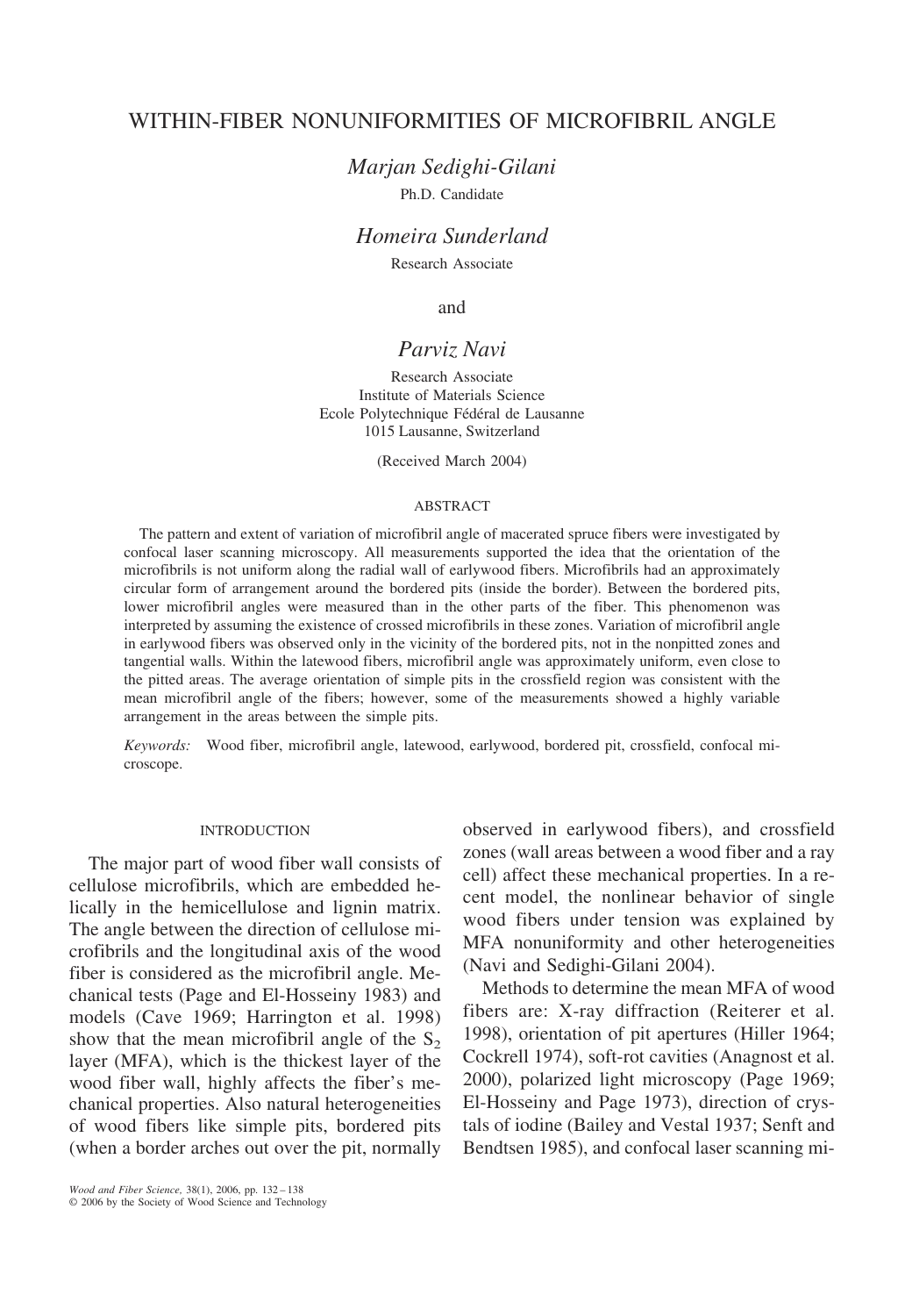croscopy (CLSM) (Batchelor et al. 1997; Jang 1998). Validation and improvement of methods were achieved by comparing the different measurement techniques (Jang 1998; Anagnost et al. 2000; Bergander et al. 2002; Lichtenegger et al. 2003). Khalili et al. (2001) and Bergander et al. (2002) studied the variability of MFA in different annual rings. Also Bergander et al. and Anagnost et al. (2002) showed that there was no correlation between the MFA and morphological features such as fiber width or thickness.

Recently detailed analysis of MFA on single wood fiber using the soft-rot cavity method (Khalili et al. 2001; Anagnost et al. 2002), X-ray micro-diffraction technique (Lichtenegger et al. 2003), and improved iodine method (Wang et al. 2001) confirmed that MFA of a wood fiber is not always uniform. Anagnost et al. determined variable MFAs on radial wall with bordered pits and Khalili et al. nonuniformity even in nonpitted areas of earlywood tracheids. Wang et al. showed the multiple lamellae nature of the  $S_2$ layer and some changes in MFA within its different depths. Lichtenegger et al. compared the results of X-ray micro-diffraction technique and the orientation of pit apertures (which had usually been assumed to indicate the MFA). Their study showed a strong correlation in the results of latewood and compression wood fibers and a large discrepancy in earlywood fibers.

The main objective of this study was to determine the form and extent of nonuniformities of MFAs along the spruce fibers by CLSM. This technique is based on fluorescence dichroism of the fiber wall when they are dyed with congo red. The results were compared in different parts of earlywood and latewood fibers to understand the comprehensive pattern of microfibrils within the single wood fibers.

### MATERIALS AND METHODS

Small cubic pieces of spruce wood were saturated in deionized water to facilitate chipping thin layers (about  $100 \mu m$ ) with a microtome. The spruce chips were macerated in a mixture of acetic acid (50%), hydrogen peroxide (10%), and distilled water (40%) for 48 h at 70°C. This maceration removes the middle lamella (bonding medium that contains a high percentage of lignin and holds the fibers together) and facilitates the isolation of single fibers. Maceration has no effect on the orientation of cellulose microfibrils although it could degrade the lignin and hemicellulose components of the cell wall. After rinsing, the macerated fibers were stained with 0.05% Congo red solution for 30 min at 70°C. Then the dyed fibers were peeled out one by one and placed on a microscope slide.

A Carl Zeiss LSM 310 confocal laser scanning microscope, equipped with an argon laser (excitation at 488 nm) and a rotating half-wave plate turning the plane of polarization of the laser beam, was used for measurement. Observations were performed with an X60 oilimmersion objective with a numerical aperture of 1.4. To stop the movement of the immersed fibers in oil, they were fixed by sticking their ends to the slide. To avoid errors due to the convexity of the fibers, they were pressed with a glass cover slip to flatten their top surface.

For each measurement of MFA, a small area of the fiber wall (less than 50  $\mu$ m<sup>2</sup>) was chosen and scanned at each 10° over the plane of 180°. The changes of the fluorescent intensity *I*, in each step were plotted against the angle of polarization. The sinusoidal changes of fluorescent intensity fit the equation:

$$
I = A \cos^2(P - \theta) + I_{min} \tag{1}
$$

where *A* is the amplitude of the curve, *I* is the difluorescence pixel intensity,  $I_{min}$  is the minimum difluorescence intensity,  $\theta$  is the mean MFA of the chosen area, and *P* is the angle of excitation polarization. MFAs of the chosen area were obtained by fitting the measured data (fluorescent intensities) to Eq. (1), (Fig. 1). In each measurement, to ensure that the MFA was measured in the  $S_2$  layer, the cross-sectional images of the fiber close to the chosen area were scanned using the blue excitation (488 nm). Then the microscope position was refocused on the middle of the upper wall thickness (Fig. 2a, b). As the  $S_2$  layer is the thickest layer of the cell wall, making up about 70–80% of the wall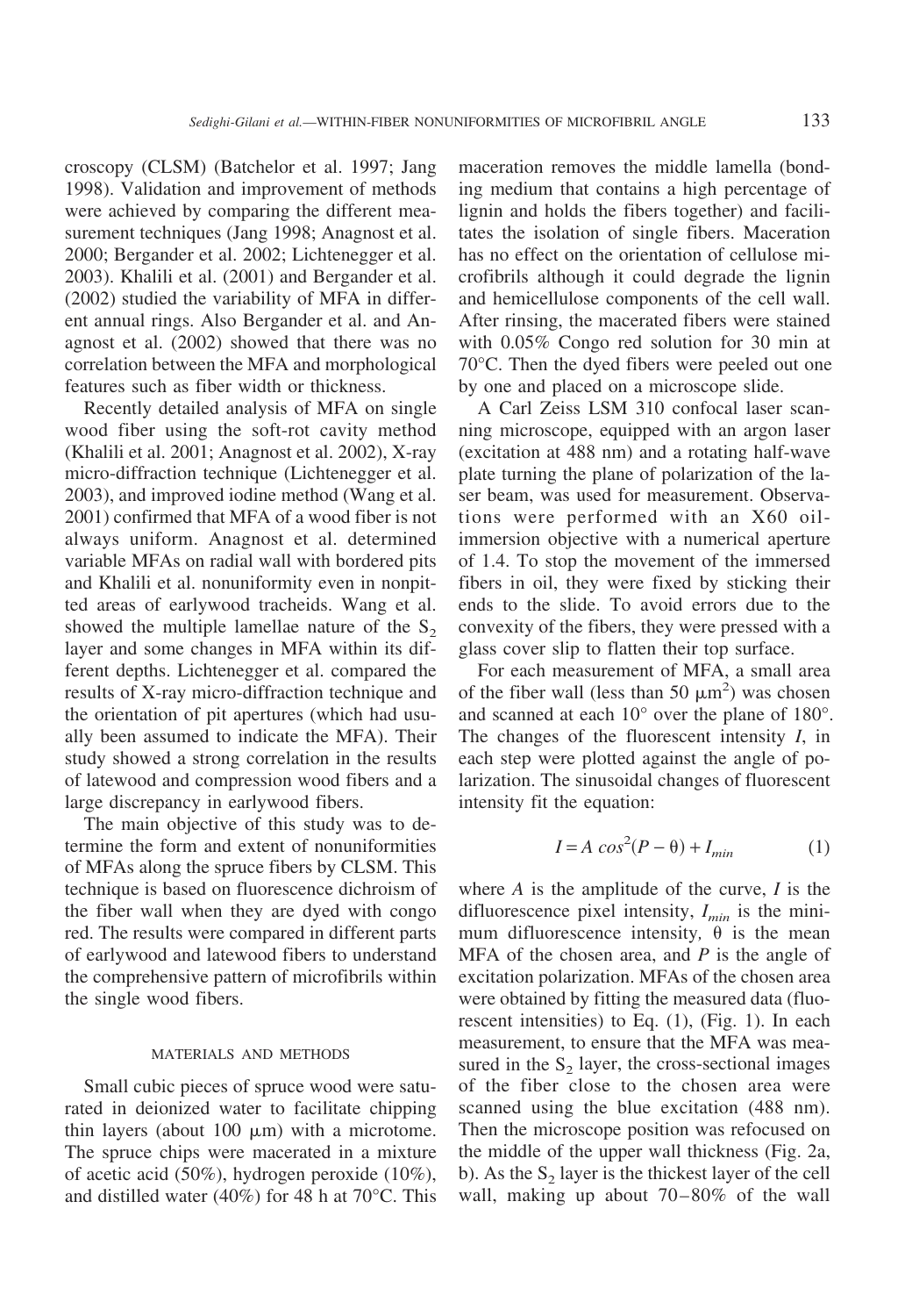

FIG. 1. Fluorescent intensity curve for the marked area in Fig. 2b. MFA $=$ 16° gives the best fit to Eq. (1).



FIG. 2. Cross-sectional image and location of the focused area: (a) cross-sectional image of a latewood fiber indicating the focused area is located in  $S<sub>2</sub>$  layer; (b) focused area for microscopic scanning.

thickness (Fengel 1969), we could be sure that measurements in the middle of the wall thickness were in the  $S_2$  layer.

Variation of MFA in the areas between the bordered pits of 25 earlywood fibers and inside the border of the pits of 20 earlywood fibers was studied. As was explained before, to make precise measurements and avoid fiber movement in the oil (using the oil-immersed objective), the fibers were first fixed on the slide. So after measuring the angle on one of the fiber walls, it was impossible to turn the fiber to continue the measurements on the other walls. Hence we found some fibers that were occasionally placed cornerwise on the slide. After the upper surfaces were pressed softly, by a glass cover slip, two

adjacent tangential and radial walls were flattened, and the appropriate surface for measurements was obtained. By this method, local MFAs were measured on the radial and tangential walls of 5 earlywood fibers. In latewood to study the variability of microfibril orientation, MFAs of different parts in 10 latewood fibers were studied. Also the measured MFAs of the 12 crossfield areas in earlywood and latewood fibers were compared with the orientation of pit apertures in crossfield areas.

### RESULTS AND DISCUSSION

Detailed measurements on the radial walls of earlywood fibers showed that MFAs were considerably variable in the vicinities of the bordered pits. All measured MFAs between the bordered pits of 25 tested earlywood fibers were smaller than the mean MFA of the fibers in nonpitted zones (Fig. 3a, b). This reduction in MFAs was limited to the central band of the radial wall (zones A and B), and outside this band the microfibrils followed the mean MFA of fiber in nonpitted zones. To understand if the variation



FIG. 3. Variation of MFA in the radial wall of an earlywood fiber: (a) Measured MFAs and their locations; (b) plotted MFAs as measured in (a); lower MFAs are observed in the central band between bordered pits, marked as area A and B.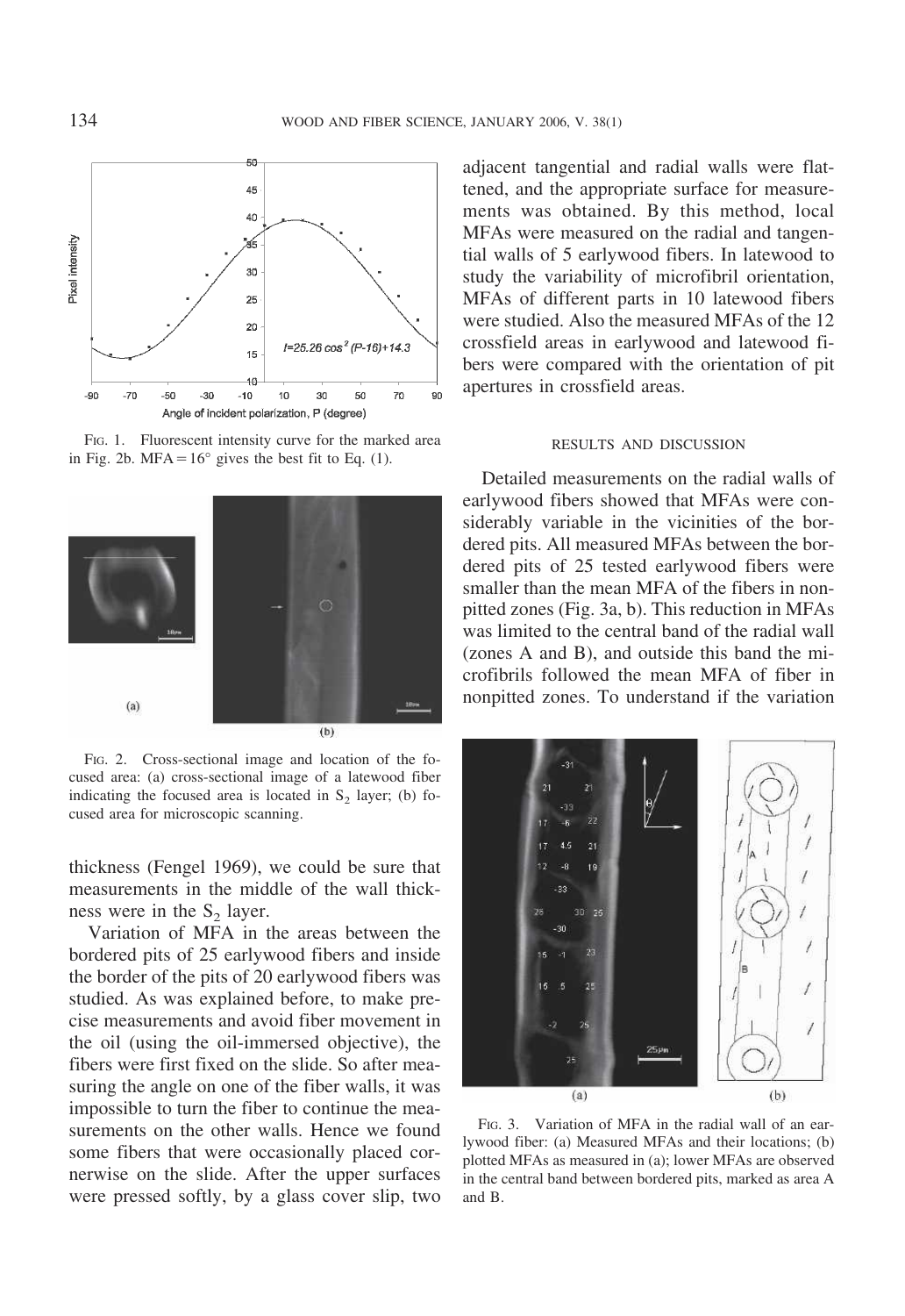of MFA in the vicinity of the bordered pits extends to the tangential walls, MFAs of tangential wall in some areas close to the bordered pits of radial wall were measured (Fig. 4). Analyzing the measured MFAs showed that the variation of MFAs was limited to the radial wall, and the microfibrils in the tangential wall even close to the bordered pits followed the mean MFA of the fiber.

A closer look at the bordered pits area showed that the microfibrils had a special pattern of distribution around the pits and inside the borders (Fig. 5a, b). MFAs in zones A and B (in this sample about 30° relative to longitudinal axis) were more than the mean MFA of the fiber (24°), and in the zones C and D had the opposite direction relative to the fiber longitudinal axis (−36°). In the zones E, F, G, and H, the measured MFA always had values smaller than the mean MFA of the fiber (in this sample  $-7^\circ$ , −12°, and 14°). However, when we measured the local angle of smaller areas like,  $G_1$ ,  $G_2$ ,  $H_1$ , and  $H_2$  larger values were obtained, which were negative in zones H<sub>1</sub> and G<sub>2</sub> (−65°, −77°) and positive in zones  $G_1$  and  $H_2$  (63°, 69°). Pattern of microfibrils distribution around the bordered pits could be predicted by measuring MFAs in



FIG. 4. Measured MFAs in the tangential wall, radial wall, and between two bordered pits.

numerous points inside the border. The microfibrils' approximate path, which is plotted through the measured MFAs in Fig 5b, resembles the 'circular orientation' of microfibrils that has been reported earlier (Harada 1965; Khalili et al. 2001), although it doesn't have a 'perfectly' circular form.

In the central band of the earlywood radial wall, the measured MFAs were always less than the mean MFA of the fiber (Fig. 3a, b). Even the small negative values (relative to longitudinal axis) were common in this region. There are two possible eventualities to explain this phenomenon, the unidirectional pattern of microfibrils (Fig. 6a) and the existence of the crossed microfibrils in this region (Fig. 6b). In an area with two planes of crossed microfibrils, in each step of measurement the measured fluorescent intensity is emitted from two different directions and the measured MFA would be the resultant of the two directions (Fig. 7). In fact frequent existence of crossed microfibrils in the soft-rot fungi results led us to doubt whether microfibrils in this zone have such a pattern (Khalili et al. 2001). The origin of the crossed microfibrils between the bordered pits could be explained by analyzing the variation of MFAs inside the border of bordered pits (Fig 5a, b). In most of the earlywood fibers, the measured MFAs in the top and bottom regions of the bordered pits had large negative values (S-helical direction). It is possible that the S-helical microfbrils inside the border continue over the pit border into the area between two pits, and the coupling with the Zhelical microfibrils in this region makes a crossed form. However, as direct observation of the cellulose microfibrils paths is not possible with CLSM, the noncrossed unidirectional pattern of microfibrils can't be rejected by this method.

Measuring the local MFA of the small areas between the crossfield pits usually showed a uniform microfibrils distribution (Fig. 8a). However, in some of the fibers, the measured MFAs between the pits were variable and even turned to very small or negative values (Fig. 8b). Orientation of pit apertures in crossfield areas of earlywood fibers and measured MFA in these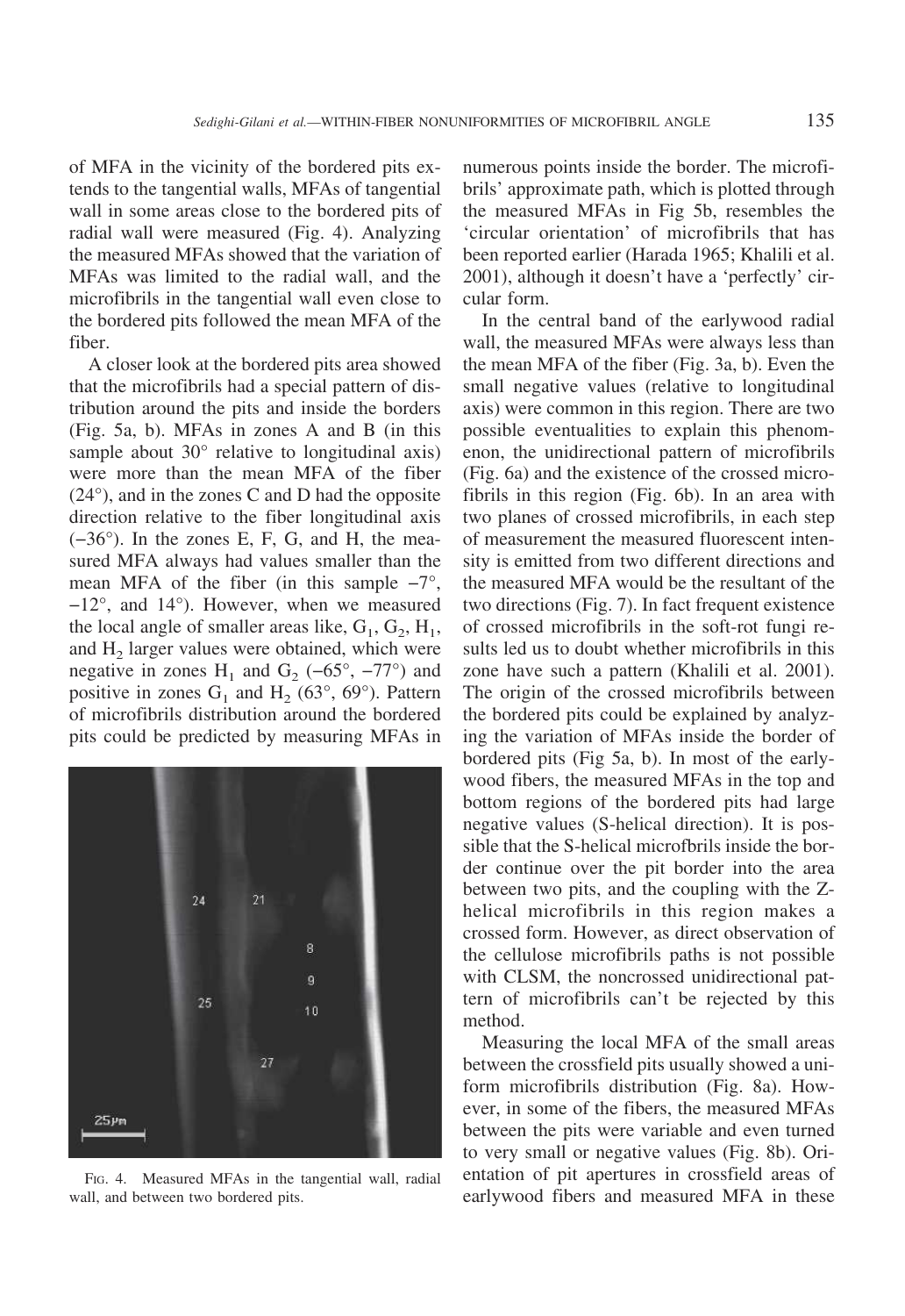

 $(a)$ 

FIG. 5. Pattern of variation of MFA inside a bordered pit: (a) measured data; (b) schematic sketch.



FIG. 6. Two proposed patterns of microfibrils in the vicinity of two bordered pits based on the measured data: (a) crossed microfibrils' assumption; (b) unidirectional microfibrils' assumption.

zones were usually consistent (Fig. 8a) and showed that measuring the pits' orientation could be considered as a rough and rapid way to measure mean MFA of the fibers.

The MFAs' variation within the latewood fibers was much smaller than the variation in ear-



FIG. 7. MFA of an area with two crossed planes of microfibrils (MFA=16°,  $-16°$ ) is the resultant of the two directions (MFA $=0^{\circ}$ ).

lywood fibers. Even close to the steep narrow pits of the latewood fibers (which have been usually observed adjacent to the ray cells), the parallel helical arrangement of microfibrils was uniform (Fig 9a, b).

#### **CONCLUSIONS**

Using CLSM to measure the mean MFA of wood fibers is not a new technique. However, in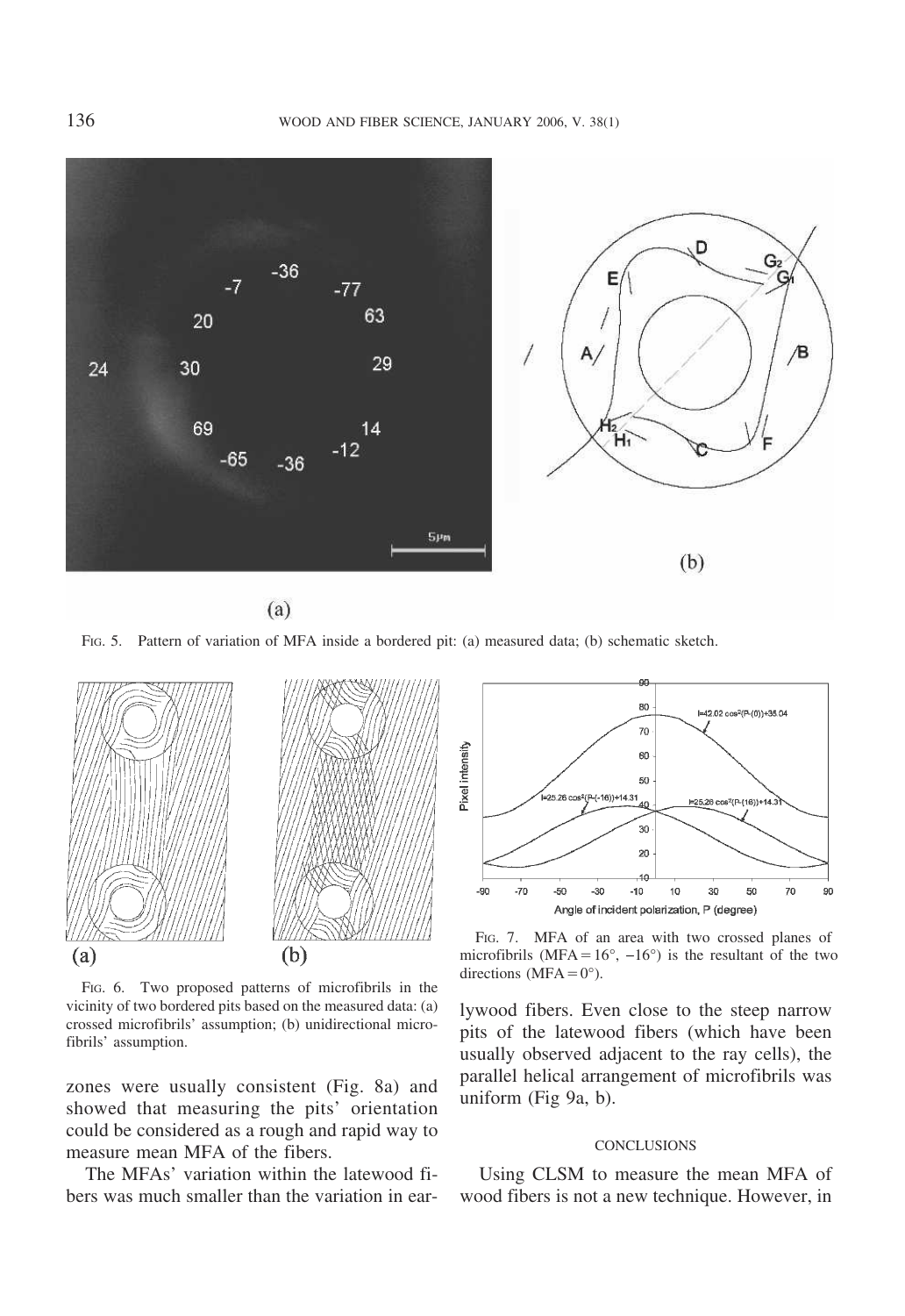

FIG. 8. Variation of MFA in crossfield region of two earlywood fibers: (a) measured MFAs were not highly variable; (b) MFAs were different within the areas between the pits.



FIG. 9. MFA uniformity in latewood fibers: (a) Measured MFAs and their locations; (b) plotted MFAs as measured in (a).

this study we used it for the first time to investigate the probable '*variation*' of MFA within the individual wood fibers. By focusing on arbitrary small areas along the wood fibers, special not-yet-investigated points, like those inside the border of pits or crossfield zones, were investigated. MFA was highly variable within the radial wall of earlywood fibers, especially in the vicinity of the bordered pits. On the other hand, in the tangential wall of earlywood and in the whole latewood fibers, MFA was approximately uniform. However, a large percentage of the radial wall surface in earlywood fibers is between the bordered pits and variation of MFA in these regions could have an important influence on the fiber mechanical behavior. Indirect observation of MFA with CLSM doesn't show the continuous paths of cellulose microfibrils along the fiber. Nevertheless, the microfibrils' paths could be estimated by measuring MFAs in numerous points along the fiber. CLSM has the advantage of giving the MFA of each area of the fiber, which is the subject of the study. Although measuring the MFA by CLSM is a difficult and time-consuming process, this characteristic makes it a reliable technique for micro-structural study of wood fibers.

#### ACKNOWLEDGMENT

The financial support of the Swiss Federal Office of Education and Science in the framework of COST E20 is acknowledged with gratitude.

### **REFERENCES**

- ANAGNOST, S. E, R. E. MARK, AND R.B. HANNA. 2000. Utilization of soft-rot cavity orientation for the determination of microfibril angle. Part I. Wood Fiber Sci. 32(1):81–87.
- -, ———, AND ———. 2002. Variation of microfibril angle within individual tracheids. Wood Fiber Sci. 34(2):337–349.
- BAILEY, I. W., AND M. R. VESTAL. 1937. The orientation of cellulose in the secondary wall of tracheary cells. Arnold Arbo 18:185–195.
- BATCHELOR W. J., A. B. CONN, AND I.H. PARKER. 1997. Measuring the fibril angle of fibers using confocal microscopy. Appita J. 50:377–380.
- BERGANDER, A., J. BRANSTROM, G. DANIEL, AND L. SALMEN. 2002. Fibril angle variability in earlywood of Norway spruce using soft rot cavities and polarization confocal microscopy. J. Wood Sci. 48(4):255–263.
- CAVE, I. D. 1969. The longitudinal Young's modulus of *Pinus radiata.* Wood Sci. Technol. 3(1):40–48.
- COCKRELL, R. A. 1974. A comparison of latewood pits, fibril orientation and shrinkage of normal and compression wood of Giant Sequoia. Wood Sci. Technol. 8:197–206.
- EL-HOSSEINY, F., AND D. H. PAGE. 1973. The measurement of fibril angle of wood fibers using polarized light. Wood Fiber 5:208–214.